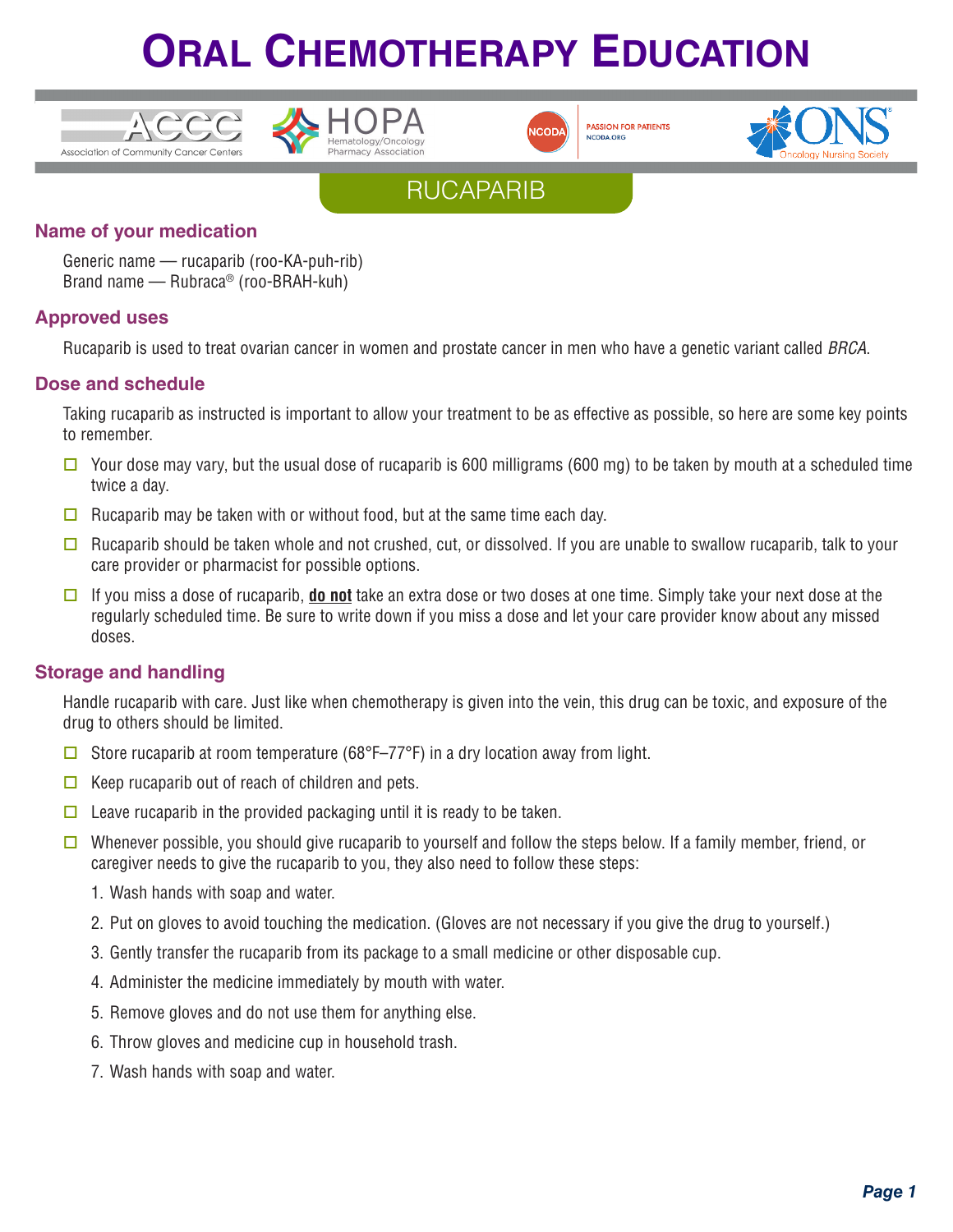



**PASSION FOR PATIENTS** NCODA.ORG



### RUCAPARIB

- $\Box$  If a daily pill box or pill reminder is used, a separate one should be used for rucaparib. **Do not** mix other medications into the box with rucaparib. The person filling the box or reminder should wear gloves. (Gloves are not necessary if you are filling the box or reminder.) When empty, the box or reminder should be washed with soap and water before refilling. Be sure to wash hands with soap and water after the task is complete, whether or not gloves are worn.
- $\Box$  If you have any unused rucaparib, **do not** throw it in the trash and **do not** flush it down the sink or toilet. Talk to your care provider or pharmacist about proper disposal of rucaparib.
- $\Box$  If you are traveling, put your rucaparib in a sealed plastic bag. Ask your pharmacist if any additional travel precautions are needed.

### **Handling body fluids and waste**

 $\frac{1}{2}$ 

Since rucaparib remains in your body for several days after it is taken, some of the drug may be present in urine, stool, sweat, or vomit. Once you have started to take rucaparib, it is important to follow the instructions below every day for as long as your treatment lasts. This is to keep yourself, loved ones, and the environment as safe as possible.

- $\Box$  Pregnant women should avoid touching anything that may be soiled with body fluids from the patient.
- $\Box$  Toilet and septic systems
	- You may use the same toilet, septic tank, and/or sewer that you usually use. If you have a low-flow toilet, close the lid and flush twice to ensure all waste has been discarded.
	- If the toilet or toilet seat becomes soiled with urine, stool, or vomit, clean the surfaces before other people use the toilet.
	- Wash hands with soap and water after using the toilet.
- $\square$  If you need a bedpan, be sure your caregiver knows to wear gloves to assist with cleanup and to wash the bedpan with soap and water every day.
- $\Box$  If you do not have good control of bladder or bowels, use a disposable pad with a plastic back, a diaper, or a sheet to absorb body waste.
- $\Box$  Wash any skin that has been exposed to body waste or rucaparib with soap and water.
- $\Box$  Linens or clothing that are soiled with body fluids or body waste should be washed separately from other linens and clothing. If you do not have a washer, place the soiled linens in a plastic bag until they can be washed.
- Wash hands with soap and water after touching linens or clothing that may be soiled with body fluids.

#### **Drug and food interactions**

- $\Box$  Rucaparib has many drug interactions. Please inform your care providers of all prescription medications, over-the-counter medications, vitamins, and herbal products.
- $\Box$  Talk with your care provider or pharmacist before taking new medications or supplements, or receiving any vaccines.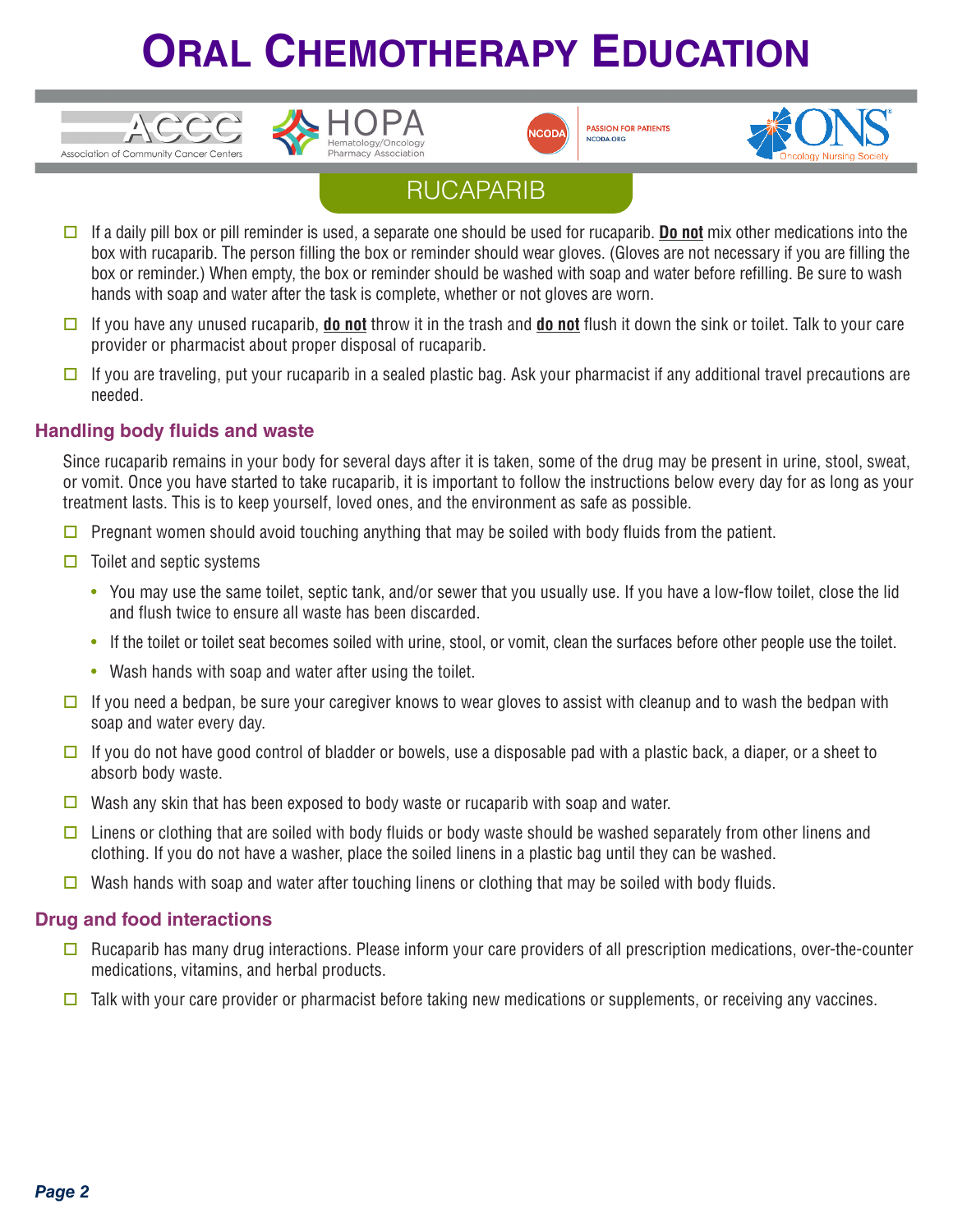





**PASSION FOR PATIENTS** NCODA.ORG



### RUCAPARIB

#### **Side Effects of Rucaparib**

The common side effects that have been known to happen in more than 30% of patients taking rucaparib are listed in the left side of this table. You **MAY NOT** experience these side effects. Options to help manage any side effects that do occur are included on the right side of this table. These should be discussed with your care provider. If you experience any side effect you cannot manage or that is not listed here, contact your care provider.

| <b>Possible Side Effect</b>          | <b>Management</b>                                                                                                                                                                                                                                                                                                                                                                                                                                                                                                                                                                                                                        |
|--------------------------------------|------------------------------------------------------------------------------------------------------------------------------------------------------------------------------------------------------------------------------------------------------------------------------------------------------------------------------------------------------------------------------------------------------------------------------------------------------------------------------------------------------------------------------------------------------------------------------------------------------------------------------------------|
| <b>Changes in kidney</b><br>function | Your kidney (renal) function should be checked periodically by a simple blood test. Contact<br>your care provider if you notice any of the following:<br>Decreased amount of urination<br>$\bullet$<br>Swelling in your legs and feet<br>$\bullet$                                                                                                                                                                                                                                                                                                                                                                                       |
| <b>Fatigue</b>                       | You may be more tired than usual or have less energy.<br>Stay as active as possible, but know it is okay to rest as needed, too.<br>$\bullet$<br>Try to do some activity every day.<br>Plan your activities, and do them at a time of day when you feel a bit more energetic.<br>$\bullet$<br>Avoid operating heavy machinery if you feel too tired.<br>$\bullet$                                                                                                                                                                                                                                                                        |
| <b>Nausea or vomiting</b>            | Eat and drink slowly.<br>۰<br>Drink 8-10 glasses of water or fluid each day unless your care provider has instructed you to<br>$\bullet$<br>limit your fluid intake.<br>Eat small, frequent meals throughout the day rather than a few large meals.<br>$\bullet$<br>Eat bland foods; avoid spicy, fried, and greasy foods.<br>$\bullet$<br>Avoid vigorous exercise immediately after eating.<br>$\bullet$<br>Don't lie down immediately after eating.<br>Avoid strong odors.<br>$\bullet$<br>Let your provider know if you experience nausea or vomiting.<br>Your provider may prescribe medication to help with the nausea or vomiting. |
| <b>Changes in liver</b><br>function  | Your liver function should be checked periodically by a simple blood test. Contact your care<br>provider if you notice any of the following:<br>Yellowing of the skin or whites of your eyes<br>Dark or brown urine<br>$\bullet$<br>Bleeding or bruising<br>$\bullet$                                                                                                                                                                                                                                                                                                                                                                    |
|                                      | Continued on the next page                                                                                                                                                                                                                                                                                                                                                                                                                                                                                                                                                                                                               |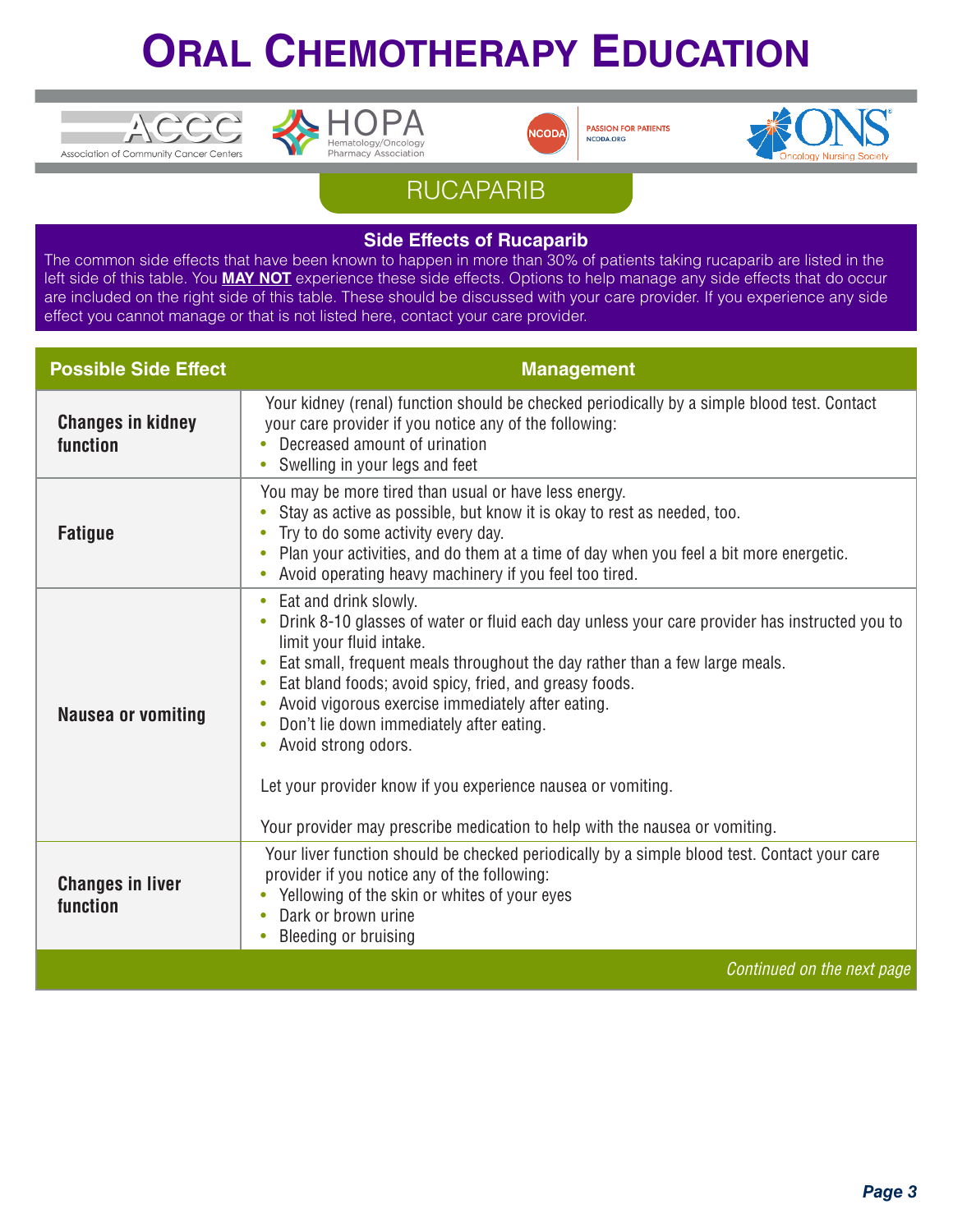





**PASSION FOR PATIENTS** NCODA.ORG



## RUCAPARIB

| <b>Possible Side Effect</b>                                                                  | <b>Management</b>                                                                                                                                                                                                                                                                                                                                                                                                                                                                                                                                                                                                                                                                                                                                                                                                                                                                                                                                                                                              |
|----------------------------------------------------------------------------------------------|----------------------------------------------------------------------------------------------------------------------------------------------------------------------------------------------------------------------------------------------------------------------------------------------------------------------------------------------------------------------------------------------------------------------------------------------------------------------------------------------------------------------------------------------------------------------------------------------------------------------------------------------------------------------------------------------------------------------------------------------------------------------------------------------------------------------------------------------------------------------------------------------------------------------------------------------------------------------------------------------------------------|
| Diarrhea (loose and/<br>or urgent bowel<br>movements)                                        | Monitor how many bowel movements you have each day.<br>Drink 8-10 glasses of water or fluid each day unless your care provider has instructed you to<br>limit your fluid intake.<br>• Eat small, frequent meals throughout the day rather than a few large meals.<br>• Eat bland, low-fiber foods (e.g., bananas, applesauce, potatoes, chicken, rice, toast).<br>• Avoid high-fiber foods (e.g., raw vegetables, raw fruits, whole grains).<br>Avoid foods that cause gas (e.g., broccoli, beans).<br>• Avoid lactose-containing foods (e.g., yogurt, milk).<br>Avoid spicy, fried, and greasy foods.<br>$\bullet$<br>Contact your provider if any of the following occur:<br>• The number of bowel movements you have in a day increases by four or more.<br>• You feel dizzy or lightheaded.<br>Your care provider may recommend an over-the-counter medication called loperamide<br>(Imodium <sup>®</sup> ) to help with your diarrhea, but talk to your care provider before starting this<br>medication. |
| <b>Decreased</b><br>hemoglobin, part of<br>the red blood cells that<br>carry iron and oxygen | Your hemoglobin should be monitored using a blood test. When your hemoglobin is low, you<br>may notice that you get tired or fatigued more easily.<br>• Try to get 7-8 hours of sleep per night.<br>Avoid operating heavy machinery if you feel too tired.<br>• Find a balance between work and rest.<br>Stay as active as possible, but know that it is okay to rest as needed.<br>$\bullet$<br>• You might notice that you are more pale than usual.<br>Let your health care provider know right away if you experience any of the following:<br>• Shortness of breath<br><b>Dizziness</b><br>Palpitations                                                                                                                                                                                                                                                                                                                                                                                                   |
|                                                                                              | Continued on the next page                                                                                                                                                                                                                                                                                                                                                                                                                                                                                                                                                                                                                                                                                                                                                                                                                                                                                                                                                                                     |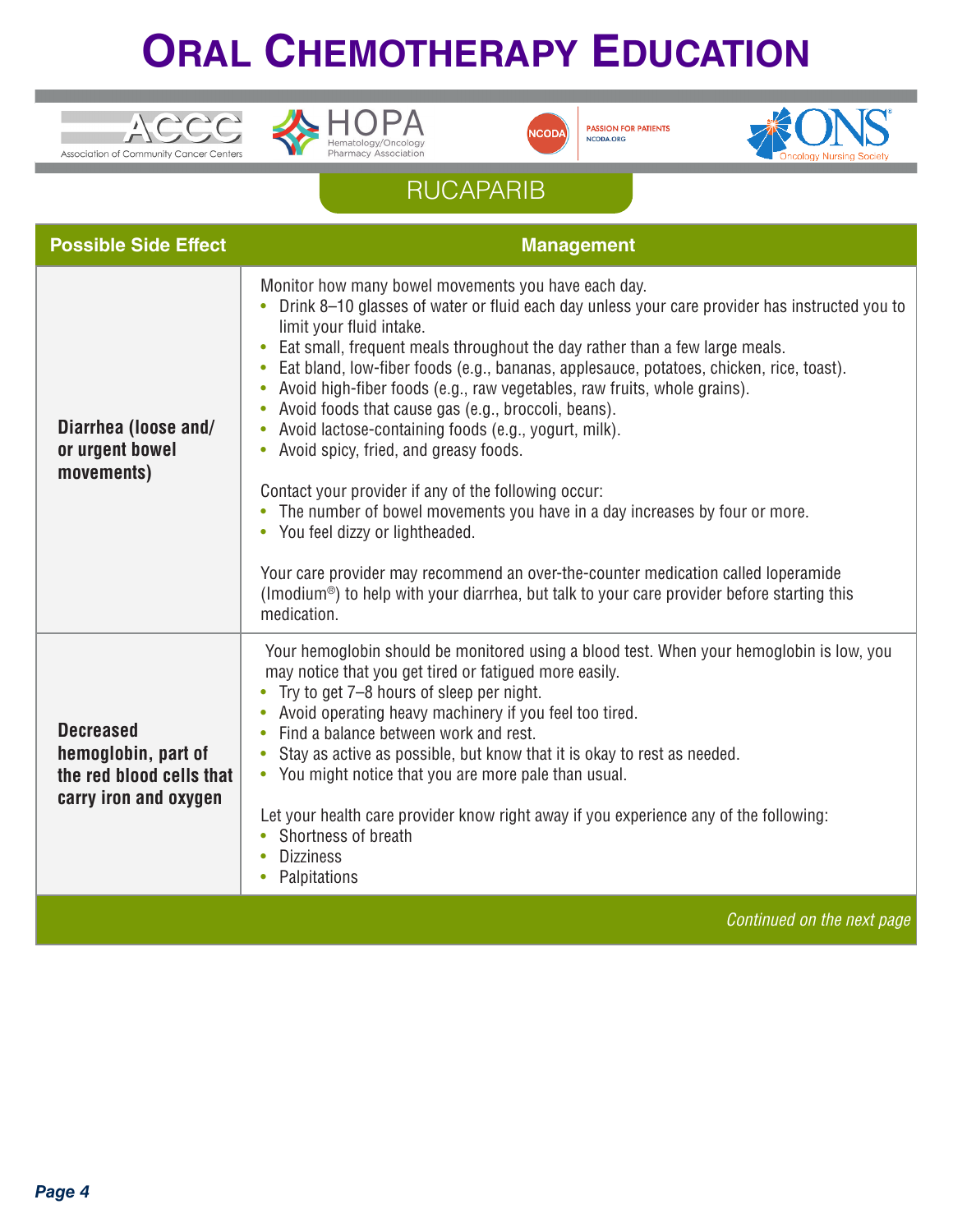





**PASSION FOR PATIENTS** NCODA.ORG



## RUCAPARIB

| <b>Possible Side Effect</b>                                                                | <b>Management</b>                                                                                                                                                                                                                                                                                                                                                                                                                                                                                                                                                                                                                                                                                                                                                                                                  |
|--------------------------------------------------------------------------------------------|--------------------------------------------------------------------------------------------------------------------------------------------------------------------------------------------------------------------------------------------------------------------------------------------------------------------------------------------------------------------------------------------------------------------------------------------------------------------------------------------------------------------------------------------------------------------------------------------------------------------------------------------------------------------------------------------------------------------------------------------------------------------------------------------------------------------|
| <b>Decreased white</b><br>blood cells (WBCs)<br>and increased risk for<br><i>infection</i> | Your WBCs should be monitored by a simple blood test. When your WBCs are low, you are at<br>a greater risk of having an infection. Take the following precautions to protect yourself from<br>infection.<br>Wash your hands often, especially before eating and after using the bathroom.<br>$\bullet$<br>Avoid crowds and people with fevers, flu, or other infection.<br>$\bullet$<br>Bathe regularly to keep good personal hygiene.<br>Contact your care provider if you experience any signs or symptoms of an infection:<br>Fever (temperature more than 100.4°F or 38°C)<br>Chills<br>Sore throat<br>Burning with urination<br>Unusual tiredness<br>$\bullet$<br>• A sore that becomes red, is draining, or does not heal<br>Check with your care provider before taking any medicine for a fever or chills. |
| <b>Constipation</b>                                                                        | Monitor how many bowel movements you have each day.<br>Drink 8-10 glasses of water or fluid each day, unless your care provider has instructed you to<br>$\bullet$<br>limit your fluid intake because of some other health problem.<br>Stay active and exercise, if possible.<br>$\bullet$<br>Eat foods high in fiber, like raw fruits and vegetables.<br>$\bullet$<br>Contact your care provider if you have not had a bowel movement in three or more days.<br>Your care provider may recommend over-the-counter medications to help with your<br>constipation. A daily stool softener, such as docusate (Colace®), and/or a laxative, such as senna<br>(Senokot <sup>®</sup> ), may be helpful. If these do not help within 48 hours, tell your provider.                                                       |
| <b>Changes in laboratory</b><br>values (high calcium<br>levels)                            | Changes in some laboratory values may occur and will be monitored by a simple blood test.<br>• You may not feel any symptoms if the changes are mild, and they usually are not a sign of a<br>serious problem.<br>More severe changes may occur, which can be a sign of a serious problem.<br>Notify your healthcare provider if you have any of the following:<br>Shortness of breath<br>Chest discomfort<br>$\bullet$<br>Weakness or fatigue<br>$\bullet$<br>New aches and pains<br>$\bullet$<br>Headaches<br>$\bullet$<br><b>Dizziness</b><br>$\bullet$<br>Swelling of your legs or feet<br>Red- or brown-colored urine<br>$\bullet$                                                                                                                                                                            |
|                                                                                            | Continued on the next page                                                                                                                                                                                                                                                                                                                                                                                                                                                                                                                                                                                                                                                                                                                                                                                         |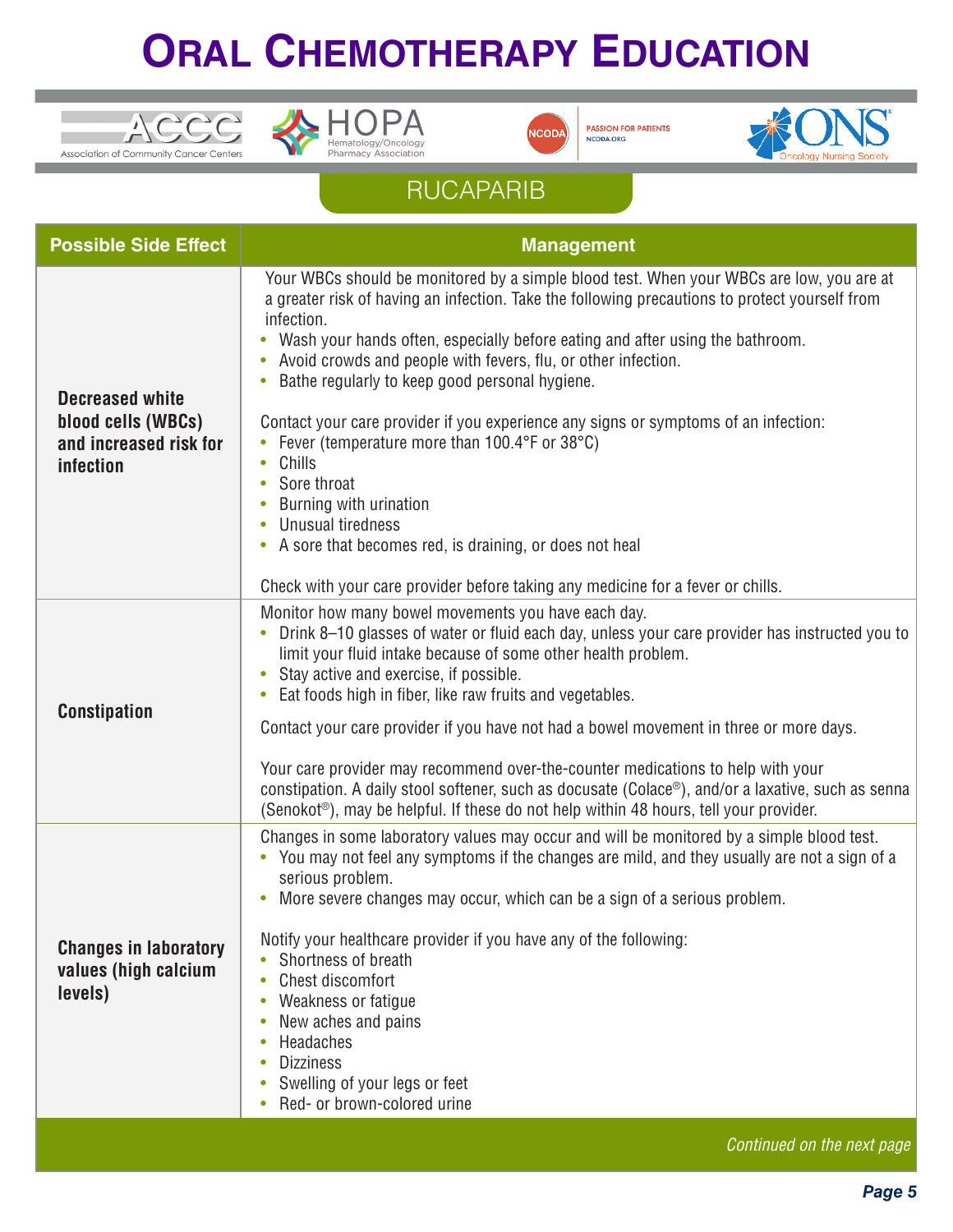





**PASSION FOR PATIENTS** NCODA.ORG



## RUCAPARIB

| <b>Possible Side Effect</b>                                          | <b>Management</b>                                                                                                                                                                                                                                                                                                                                                                                                                                                                                                               |
|----------------------------------------------------------------------|---------------------------------------------------------------------------------------------------------------------------------------------------------------------------------------------------------------------------------------------------------------------------------------------------------------------------------------------------------------------------------------------------------------------------------------------------------------------------------------------------------------------------------|
| <b>Decreased platelet</b><br>count and increased<br>risk of bleeding | Your platelets should be monitored by a simple blood test. When they are low, you may bruise<br>or bleed more easily than usual.<br>Use caution to avoid bruises, cuts, or burns.<br>Blow your nose gently, and do not pick your nose.<br>Brush your teeth gently with a soft toothbrush, and maintain good oral hygiene.<br>When shaving, use an electronic razor instead of razor blades.<br>Use a nail file instead of nail clippers.<br>$\bullet$                                                                           |
|                                                                      | Call your care provider if you have bleeding that won't stop. Examples include the following:<br>A bloody nose that bleeds for more than five minutes despite pressure<br>$\bullet$<br>A cut that continues to ooze despite pressure<br>$\bullet$<br>Gums that bleed excessively when you floss or brush<br>$\bullet$                                                                                                                                                                                                           |
|                                                                      | Seek medical help immediately if you experience any severe headaches, observe blood in your<br>urine or stool, cough up blood, or experience prolonged and uncontrollable bleeding.<br>You may need to take a break or "hold" your medication for medical or dental procedures.                                                                                                                                                                                                                                                 |
|                                                                      | Talk to your care provider or dentist before any scheduled procedures.                                                                                                                                                                                                                                                                                                                                                                                                                                                          |
| <b>Decreased appetite or</b><br>weight loss                          | Talk to your care provider if you notice a sudden decrease in weight while taking this medication.<br>When you do not feel like eating, try the following:<br>Eat small frequent meals instead of three large meals each day.<br>Keep snacks nearby so you can eat when you feel hungry.<br>۰<br>Take liquid nutritional supplements.<br>$\bullet$<br>Drink 8-10 glasses of water or fluid each day, especially if you are not eating, unless your<br>$\bullet$<br>care provider has instructed you to limit your fluid intake. |
| <b>Taste changes</b>                                                 | Some people experience a metallic or bitter taste in their mouth. To help with taste changes, try<br>the following:<br>Choose and prepare foods that look and smell good to you.<br>$\bullet$<br>Use plastic utensils if food tastes like metal.<br>Flavor foods with spices to change taste.<br>Suck on mints or chew gum to mask taste.<br>Brush teeth before and after eating with a soft bristle toothbrush.<br>Avoid smoking.<br>$\bullet$<br>Notify your doctor if you are having trouble eating or are losing weight.    |
| Abdominal pain                                                       | Abdominal pain or discomfort may occur. Report any serious pain or symptoms to your care<br>provider immediately.                                                                                                                                                                                                                                                                                                                                                                                                               |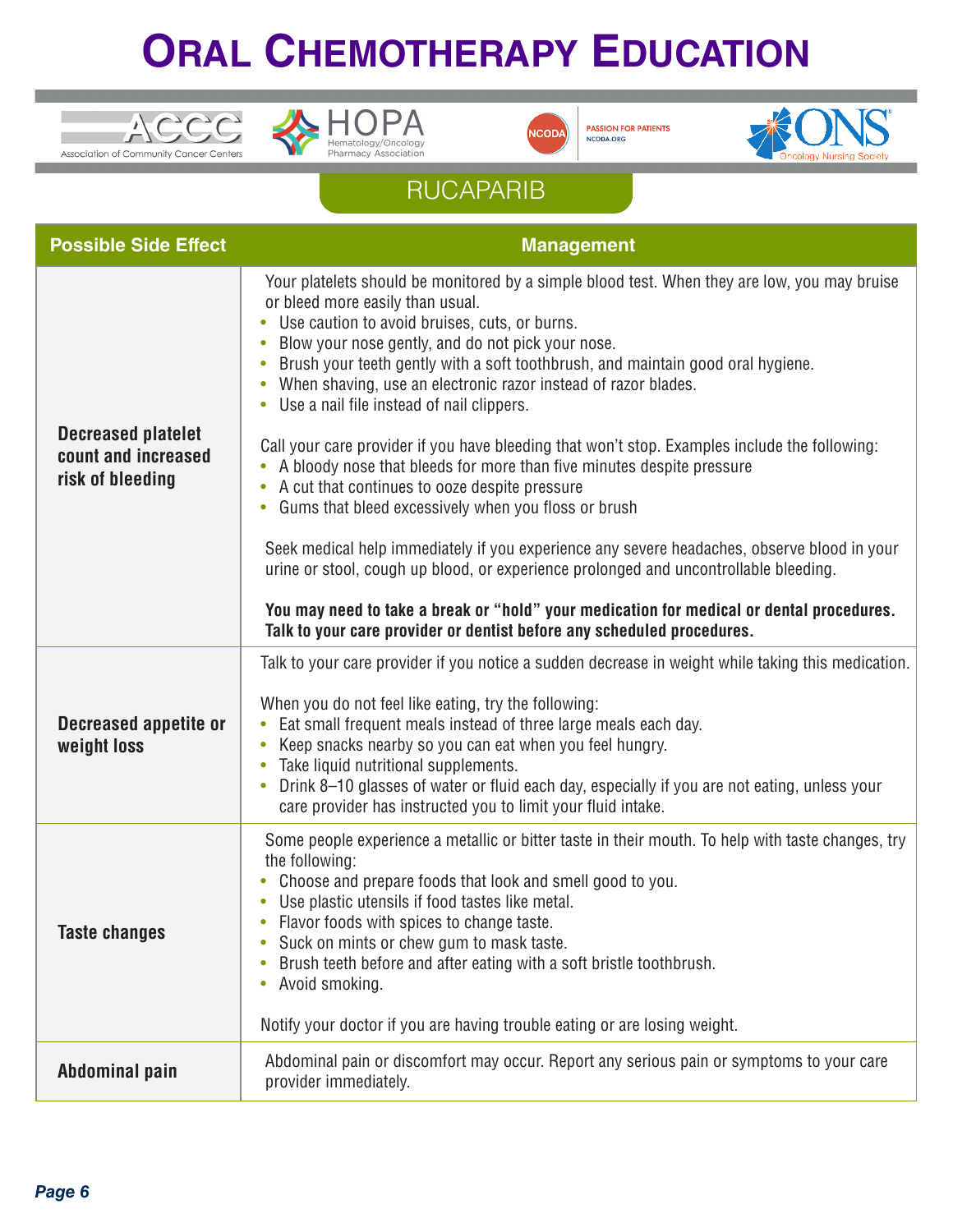









If you experience ANY uncontrolled side effect, call your physician or healthcare center immediately:

\_\_\_\_\_\_\_\_\_\_\_\_\_\_\_\_\_\_\_\_\_\_\_\_\_\_\_\_\_\_\_\_\_\_\_\_\_\_\_\_\_\_\_\_\_\_\_\_\_\_\_\_\_\_\_\_\_\_\_\_\_\_\_\_\_\_\_ **(INSTITUTIONAL CONTACT INFO)**

### **Pregnancy, sexual activity, and contraception**

- **O** Women should not become pregnant and men should not get a partner pregnant while taking rucaparib. Men and women of childbearing age and potential should use effective contraception during therapy and for a minimum of six months after the last dose of rucaparib.
- $\Box$  Do not breastfeed while taking rucaparib and for two weeks after the last dose of rucaparib.
- $\Box$  Please inform your care provider if you become pregnant.
- It is safe to hug and kiss. Special precautions may be needed for sexual activity while on rucaparib, and you are encouraged to ask your care provider.

### **Obtaining medication**

 $\Box$  Talk with your care provider about the process for obtaining your rucaparib.

\_\_\_\_\_\_\_\_\_\_\_\_\_\_\_\_\_\_\_\_\_\_\_\_\_\_\_\_\_\_\_\_\_\_\_\_\_\_\_\_\_ **(PHARMACY OR SPECIALTY PHARMACY CONTACT INFO)**